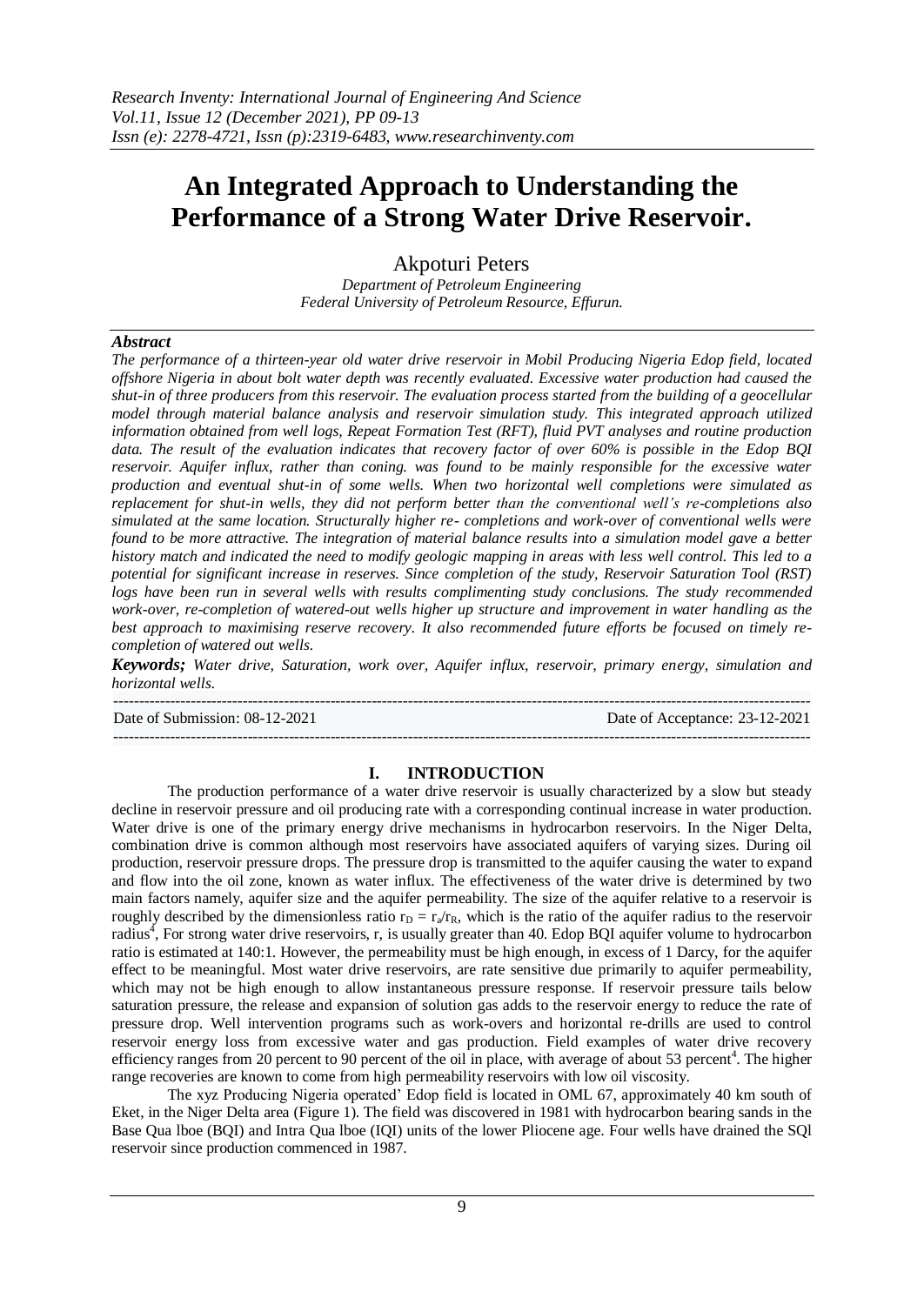

The reservoir has produced about 45 percent of the booked reserves with pressure decline of only 12%. A rapid movement in the oil-water contact was observed in the reservoir leading to water breakthrough and eventual shut- in of three wells. One of the shut-in wells was subsequently worked-over restoring its production rate of 3000 stb/d. In 1999. the oil-water contact was estimated to have moved at about two feet per one million stock tank barrel of oil produced. The reservoir has permeability, ranging from 0.1 milidarcies to 10,000 milidarcies with an average of about 2000 milidarcies. The BQI reservoir started production with solution GOR of 760 scf/stb, 38 API gravity and at initial reservoir pressure of 2860 psia.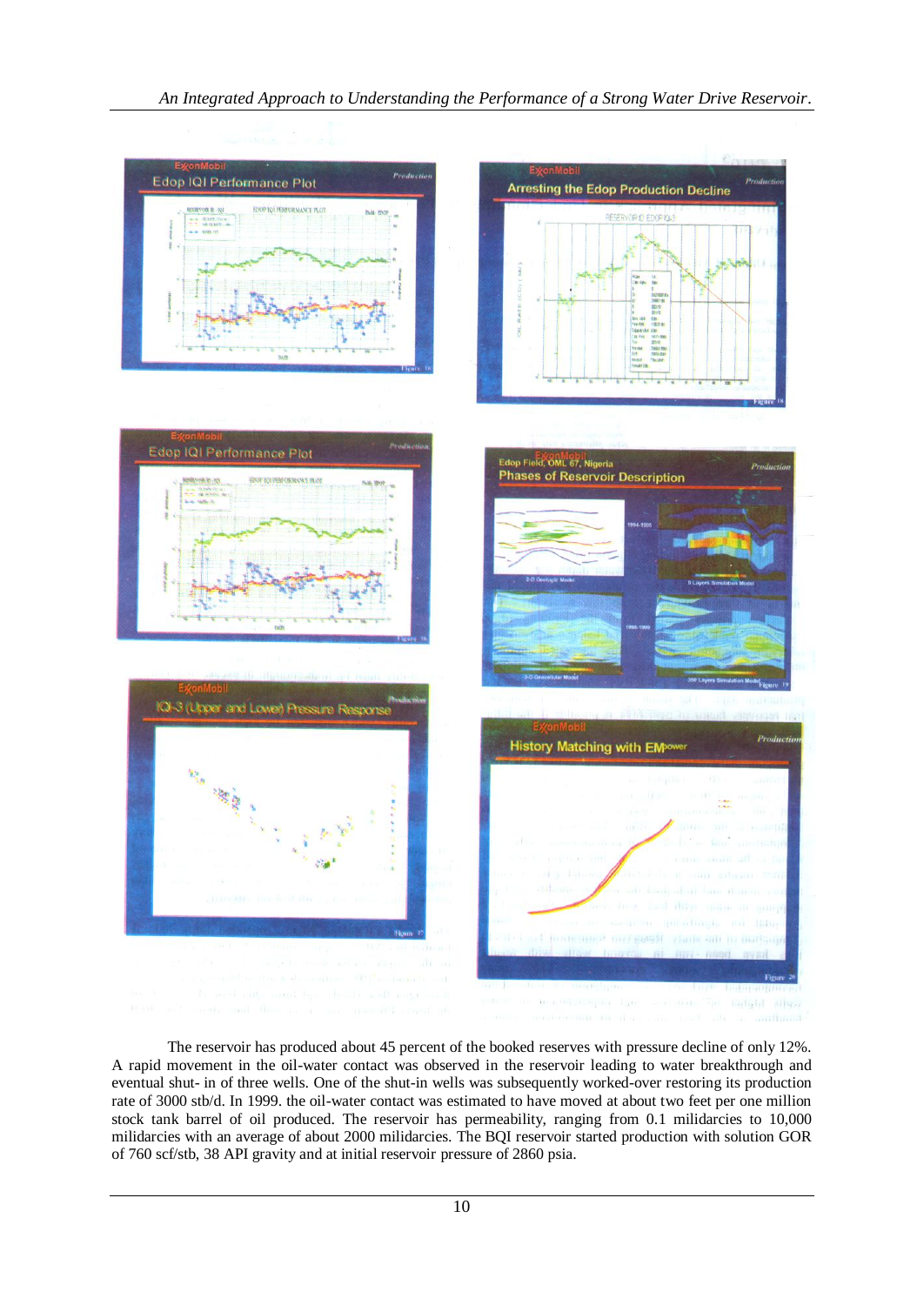## **Geologic model**

Within the BQI stratigraphy, two units ('A and 'B') are identified. Both are sand-rich, indicative of a high-energy environment of deposition and are represented as a lower delta plain to strand plain environment. Both sequences can be mapped seismically without difficulty. Beneath the Biafra B the stratigraphy is predominantly shale.

Structurally, the Edop Biafra reservoir is a faulted fourway dip closure that is overlain by the BQI unconformity<sup>2</sup>. The unconformity is angular in nature over the hydrocarbon bearing portions of the structure, becoming more conformable on the flanks (Figure 2), The reservoir is fault-bounded on the north by east-Northeast trending, down to the north fault with a throw of up to 100 feet. A small north trending, down to the east, non-sealing fault located in the eastern portion of the 'mid, with a throw up to 40 feet has been identified. the axis of the small fault is an area where the SQl unconformity cuts through the Biafra 'A' unit and into the Biafra B'. This portion of the unconformity separates the reservoir into two connected pools (Figure 3 and  $4$ )<sup>2</sup>

## **Reservoir Performance**

The performance of the BQI sand is typical of a water drive oil reservoir. Figure 5 includes the reservoir production performance plot and it shows declining oil productivity with increasing water production. Three of the wells, OIA, 13A & 21D, were shut-in due to excessive water production. The water production from the wells in this reservoir did not respond to production rate sensitivity. This suggests strong water influx and negligible effect of water coning. Figures 6a, b, c & d show the performance of the four wells completed in this sand.

Well 01A established the original water contact at 6578 feet subsea in 1981. Its lower completion point was 38 feet above the water contact, Production peaked close to 6000 stb/d of oil and gradually declined 6 years later with the sustained increase in water production rate from 0 to 3000 b/d representing 60 percent water cut. The well was eventually shut-in due to high water production in 1997 and a work-over performed, plugging back the bottom 47 feet of the initial 89 feet completion length. This attempt to control water production did not last long as water encroached again and the well quit within one year.

Well 10A is completed structurally higher up structure and produces water free. However, an early gas breakthrough was observed and peaked above 2000 scf/stb in 1991. In 1994, a gradual decrease in the gas production was also observed and it did not respond to production rate increase from about 3500 stb/d to 4500 stb/d. The early gas breakthrough is suspected to have significantly depleted the expanding gas cap volume resulting in the reduced producing GOR shown in Figure 6b.

Well 13A had a brief production life due to the proximity of its completion to the water contact and its structural position. Well 21 D was completed structurally higher from the water contact than 13A by 52 ft, however, its completion have also been flooded by the advancing aquifer shown in Figure 7 .

#### **Fluid Contacts Movements**

Figure 7 illustrates results of surveillance analyses on the oil-water contact movement carried out in this reservoir. The oil-water contact was obtained from RFT and well logs of in-fill wells penetrating the sand as well as cased hole logging of existing well bores.

Based on Edop 01A the BQl reservoir had original gas Along oil contact (GOC) at 6396 ftss and an original oil-water contact (OWC) at 6578 ftss. Each is clearly differentiated on wireline logs. The reservoir was streamed in February 1987. Later wells noted gas and water movements as shown in Figure 7. Due to strong water support, the OWC has advanced faster than the GOC. By 1989, when well 10A was drilled, evidence of aquifer movement was noticeable (flushed zone with a high residual oil saturation of about 30%) below 6556 feet subsea.

By 1990 when well 13A was drilled the water contact was observed at 6561 ftss, showing a 17 feet rise. At this time about 8.0 Mstb of oil had been recovered from wells O1A and 10A. By 1993 when well 21D was drilled, the water contact was encountered at 6508 ftss, showing 70 ft rise with a cumulative oil production of 20.0 Mstb from 3 wells. By December 1999, well 39E pilot hole established OWC at 6473 feet subsea, showing a 105 feet rise in OWC above original. At this time, cumulative oil production was approximately 38.0 Mstb. Well 13D, which had 70 feet completion between 6454 to 6524 ftss, was water-flooded and stopped producing after about 3 years. Well 21D with about 30 ft completion length between 6447 and 6472 ftss, suddenly broke through with water in June 1999 suggesting the OWC to have reached its lower perforations at 6472 ftss. Production from the reservoir has been limited due to the shut in of three of its four producers. Wells 21D is currently shut-in due to excessive water production. Currently, only well 10A is producing and is predicted to produce water free for some time. Currently the OWC is estimated at 6466 ftss from CNL log of well 0lA in December 1999 when cumulative oil production was about 48 Mstb. The new water contact indicates about 70 ft oil column is remaining using the original GOC. However marginal movement In the GOC was also recorded in 1999 CNL log suggesting 6414 as the new GOC The gradual reduction in gas production from well 10A, even with a significant Increase in oil production. Suggest that some volume of the expanding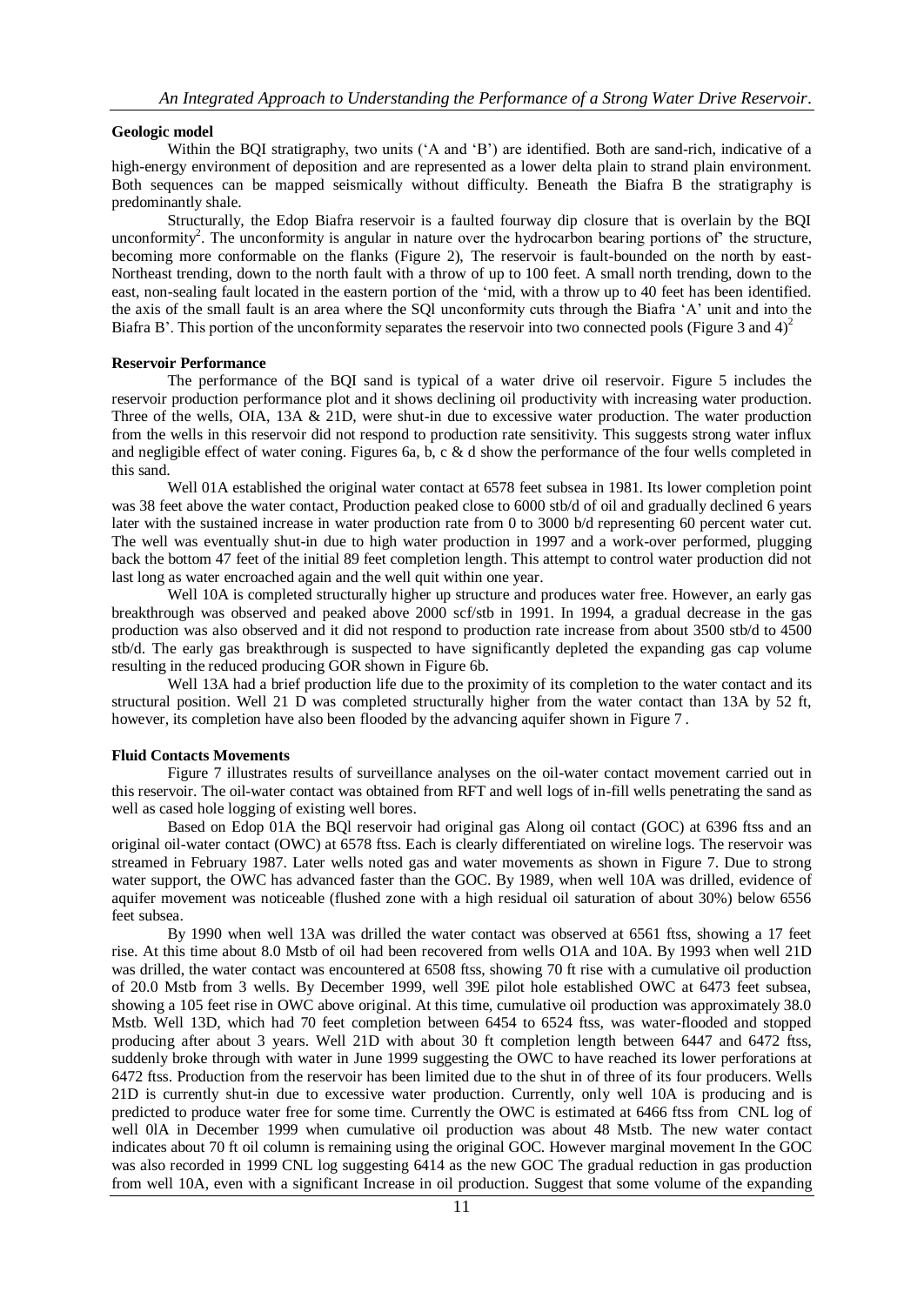gas cap may have been produced. The GOC may have changed to the present level as a response to this gas cap depletion and stronger water influx. Figure 8 is a diagnostic plot used to evaluate the gas cap volumetric changes it shows that initial gas cap may have grown by a net 5 GSCF in 1990 due to the release of solution gas from the oil with pressure decline. This gas cap expansion may have resulted in gas coning noticed in well 10A The plot suggests a current net 2 GSCF gas addition to the initial gas cap volume and a new GOC of 6414 ftss observed in well OIA by 1999.

### **Simulation Modeling**

EMpower, ExxonMobil's proprietary stare of the art reservoir simulator was used to simulate the Edop BQI reservoir. The geocellular model but using Landmark SGM (Figure 9) was imported into Flogrid and upscaled. Flogrid unstructured gridding option was used to generate 42 X 34 X 40 grid nodes. The threecompartment model is shown in Figure 10, mapped with full pressure communication across the faults. This model was initialized with 113 Gstb of oil, 58 GSCF of associated In the gas cap and 17 Gstb of water. A critical analysis of the model after many unsuccessful history match attempts indicated lack of adequate reservoir energy support arid lower STOHP Average water saturation was computed within the SGM modeled as 15% while average porosity was 29% Initial reservoir pressure was 2860 psia and was the same as the fluid saturation pressure. The fluid initial formation volume factor from PVT as .45 rb/stb while initial solution GOR was 780 scf/stb. Depending on the geologic facie, horizontal permeability ranges from about 01 md to 10 darcy An independent material balance analyses assessment was carried out to provide understanding of the reservoir energy support system and other parameters.

## **Material Balance Application**

The material balance analyses was carried out, primarily, to evaluate STOOIP and aquifer volume. The MBAL software was used in carrying Out the analyses. Aquifer influx was modeled using the modified Hurst van Everdingin-Odeh water influx model. Figure-1l shows results of analytical method and the energy plots. These plots give a better understanding of the usefulness of the water influx and the contribution of the different drive mechanisms. The matched model suggests aquifer volume of about 30 ORB, STOOIP of 130 Mstb to match production history and reservoir energy. The initial reservoir gas to oil volume ratio m, was matched at 0.17. The energy drive plot indicate a declining gas cap contribution while water influx energy contribution increased from about 40% to about 85% at the end of history in 2000. Table I shows the results from material balance compared with the geologic model results. These results were incorporated Into the reservoir simulation model where the aquifer volume was consequently increased to 27 GSTB to match observed reservoir pressures.

### **History Match Model**

Based on the results of the material balance analyses, some modifications were recommended for incorporation into the geologic model. The geologic changes included extending structural Contours in areas with no well control and poor seismic resolution, effectively lifting the reservoir tops by a few feet and increasing the STOOIP. Rock pore volume was also increased in one of the last layers to increase aquifer volume and provide u better history match. Th linl STOOIP used to obtain a good history match was 25 Msrtb and is included in Table 1Figure 6 includes the final history match plots obtained with the model The model was run on historical oil rate mode while reservoir pressure, water and gas productions were matched Special emphasis was placed on matching water breakthrough times as well as getting well 01A gas breakthrough and eventual decrease to solution gas to match.

Figure 12 is a cross-section plot showing the initial and end of history match water contacts. The plot shows the level of water Invasion and the potential for work-over. It also shows a change In the GOC around well CIA at initial time and at the end of history match This confirmed the blowing down of the gas cap due to gas coning resulting in high GOR production. This reduced the effective contribution of the small gas cap allowing water influx to dominate and cause the GOC to move upward reducing well IOA producing GOR to solution GOR.

#### **Production Optimization**

Various scenarios were considered for optimizing production from the reservoir. However, four basic scenarios were simulated namely: 1) water production control, 2) work-over of existing conventional wells, 3) Re-drills of shut-in wells to horizontal completion and 4) partial gas-cap gas blow down. Table 2 shows the results of the different scenarios.

**Water Production:** Water production control aims at conserving the primary energy source, aquifer, and reducing the cost of water handling. Historical water production rate from each well is about 2500 stb/d while reservoir total has peaked at about 5000 stb/d. When the water production rare was constrained to 1500 stb/d per well and compared with 2500 stb/d per well case, reserves los, of more than 2 Mstb Was noted. This indicates